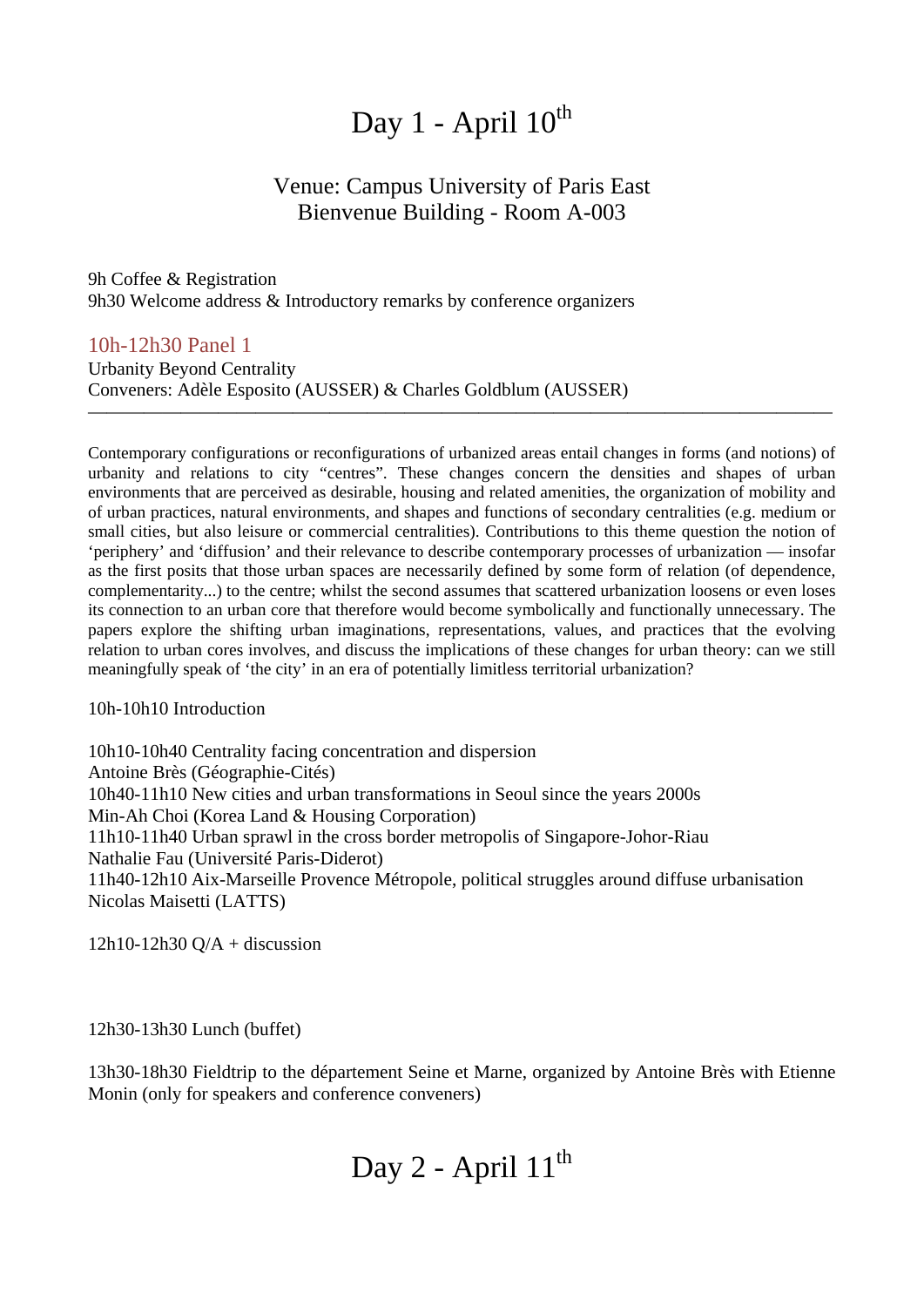## Venue: Campus University of Paris East Bienvenue Building - Room A-003

9h Coffee 9h30-10h30 Debriefing meeting on the fieldtrip

### 10h30-13h Panel 2

"Ordinary" urban production and transformation

Convener: Joël Idt (Lab'Urba)

In several contexts, diffuse urbanization occurs to a significant extent in unplanned, often "informal" or even illegal ways, even as governing peripheries becomes a central issue for large-scale planning devices. This situation questions traditional categories of knowledge on urbanization processes and governance, and blurs the boundaries between planned and unplanned development, between public regulation and market, between legal and illegal processes, etc. Competing land uses, and the associated land rent and speculation, across the spectrum of urban configurations (from urban cores to scattered rurban settlements) are key in these processes. The comparison between European and Asian contexts is highly relevant in regards to their radically different urban growth rates and temporalities. Contributions to this theme address questions such as: How are (changes in) land uses regulated (or not), negotiated and implemented? What are the implications of such changes on populations "already there" and on newcomers in terms of how they perceive, value and practice their living environments? How are areas of diffuse urbanization transformed over time? How are public stakeholders controlling such processes, as traditional urban policies or urban design and planning tools, suitable for cores of urban areas, do not work?

———————————————————————————————————————

10h30-10h40 Introduction

10h40-11h10 Beyond planning: Alternative regulations and tools for public action in unplanned areas. The case of Delhi

Laure Criqui (IDDRI)

11h10-11h40 Regulation of diffuse urbanisation in the Peri-urban City: a socio-legal perspective Romain Melot (SAD-APT INRA/AgroParisTech)

11h40-12h10 The (de)making of peripheral space by private railway companies in Japan's major city regions

Natacha Aveline (Géographie-Cités)

12h10-12h40 Planning and producing (post)-suburbs around railway stations : an analysis of metropolitan strategies and local policies in Toulouse and Nantes city-regions Juliette Maulat (Géographie-Cités)

 $12h40-13h Q/A +$  discussion

13h-14h30 Lunch (buffet)

### 14h30-17h20 Panel 3

Activity systems Conveners: Andrew Marton (UVIC) & Etienne Monin (TELEMME)

Peripheral and diffuse urbanized areas offer a distinctive range of constraints and opportunities in terms of the activities they facilitate or hinder. They also allow combinations of "urban" and "non-urban" activities on

————————————————————————————————————————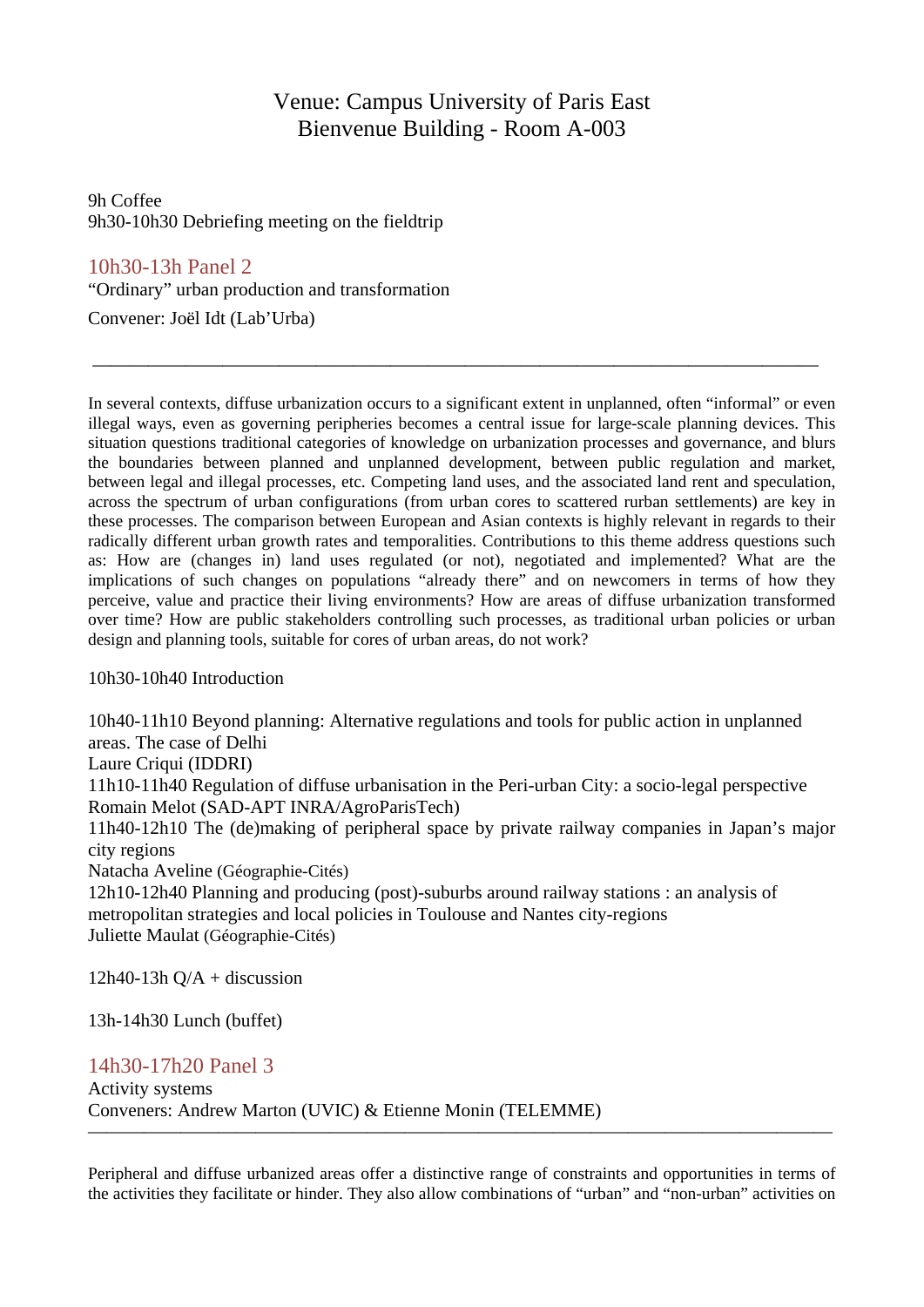a daily basis, which in turn inform distinctive forms of "urbanity". Of particular relevance here are combinations of agricultural and non-agricultural activities, the local production of food, and outdoor leisure activities in one's immediate vicinity all allowed by the hybrid urban and rural nature of diffuse urbanization. Papers in this panel explore the patterns of activities and practices that develop in diffuse cities and territories and discuss whether they point to the emergence of distinctive ways of life. They also address economic interdependencies at the scale of urban regions.

#### 14h30-14h40 Introduction

14h40-15h10 Diffuse Urbanisation: the Malaysian Experience Abdul Samad Hadi (LESTARI) 15h10-15h40 Scaling up, scaling down: State rescaling along the Delhi-Mumbai Industrial Corridor Neha Sami (IIHS) 15h40-16h10 Diffuse urbanization in Chinese countryside. Evidences from lower Yangtze delta Andrea Palmioli (AUSSER-HKU) 16h10-16h40 Food Production and Leisure Activity Systems in the Lower Yangzi Delta : Hybrid Spaces of Production and Consumption in a "Diffuse City" in China Andrew Marton (UVIC) 16h40-17h10 The agro-industrialization of *desakota*, between diffusion and concentration : an analysis in the Lower Yangzi delta Étienne Monin (TELEMME)

 $17h10-17h20$  Q/A + discussion

17h20-17h30 Break

#### 17h30-19h Keynote Talk (1)

Diffusing Urbanization: Deciphering the Spatial Assemblages of 21st Century Urbanization Terry McGee (The University of British Columbia)

## Day 1 - April  $12^{th}$

Venue: Campus University of Paris East Bienvenue Building - Room A-003

————————————————————————————————————————

8h45 Coffee

9h00-10h30 Keynote Talk (2) Diffuse City and Horizontal Metropolis Paola Vigano' (EPFL) Discussant: Andrea Palmioli (AUSSER-HKU)

#### 10h30-13h00 Panel 4

Territorial and Urban ecologies Convener: Margot Pellegrino (Lab'Urba) & Rémi de Bercegol (PRODIG)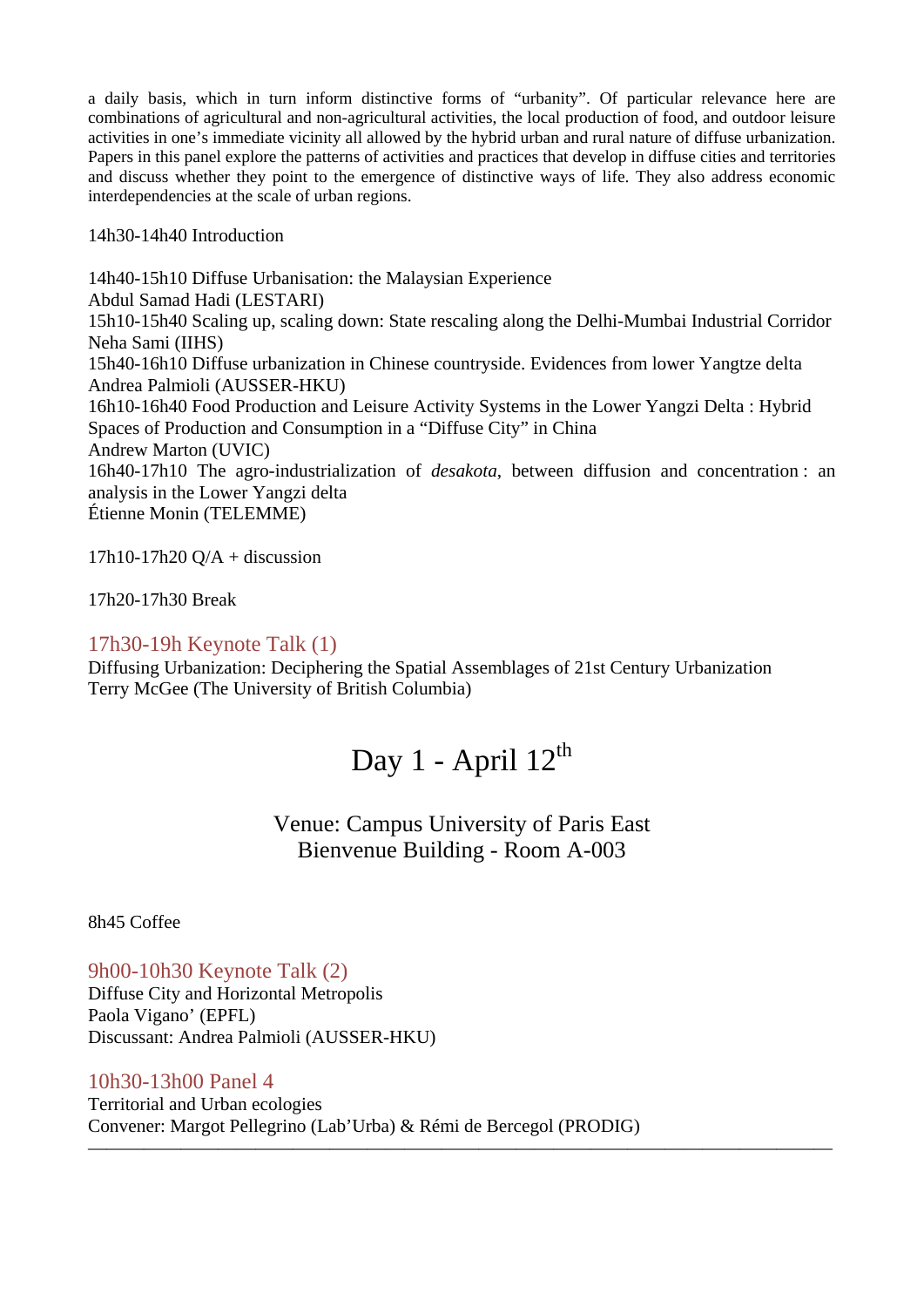Diffuse urbanization has traditionally been subject to various forms of criticism for its (mainly infrastructural) costs, its lack of social or functional diversity, and more recently its allegedly unsustainable environmental costs (in terms of land, water and energy use in particular). Papers in this session confront these criticisms to empirical evidence, especially in terms of the metabolism and "imprint" of diffuse urbanization areas and populations, and question the "superiority" of the compact city. They also reflect on the "metabolic" interdependencies between urban cores and their regional environment in terms of provision of water, food, energy and various raw materials, of flood risks, of land use conflicts, etc., and how they are (or not) regulated and managed.

10h30-10h40 Introduction

10h40-11h10 Managing Waste Flow for Sustainability Within the Diffuse Urbanization Process in The Langat Basin, Malaysia Ahmad Fariz Mohamed (LESTARI) 11h10-11h40 Can outer suburbs resist densification and yet be durable? A polycentric and multiscale approach Olivier Bonin (LVMT) 11h40-12h10 Sustaining urban biodiversity and ecosystem services in the context of diffuse urbanization: a case study of greater Kuala Lumpur / Klang Valley, Malaysia Shaharuddin Mohamad Ismail (LESTARI) 12h10-12h40 Energy assessment of suburban neighborhoods : insights from Wallonia (Belgium) and perspectives for a suburban renewal Anne-Françoise Marique (Université de Liège)

 $12h40-13h Q/A +$  discussion

13h00-14h30 Lunch Break

14h30-16h30 Workshop among the participants

16h30-17h Conclusions